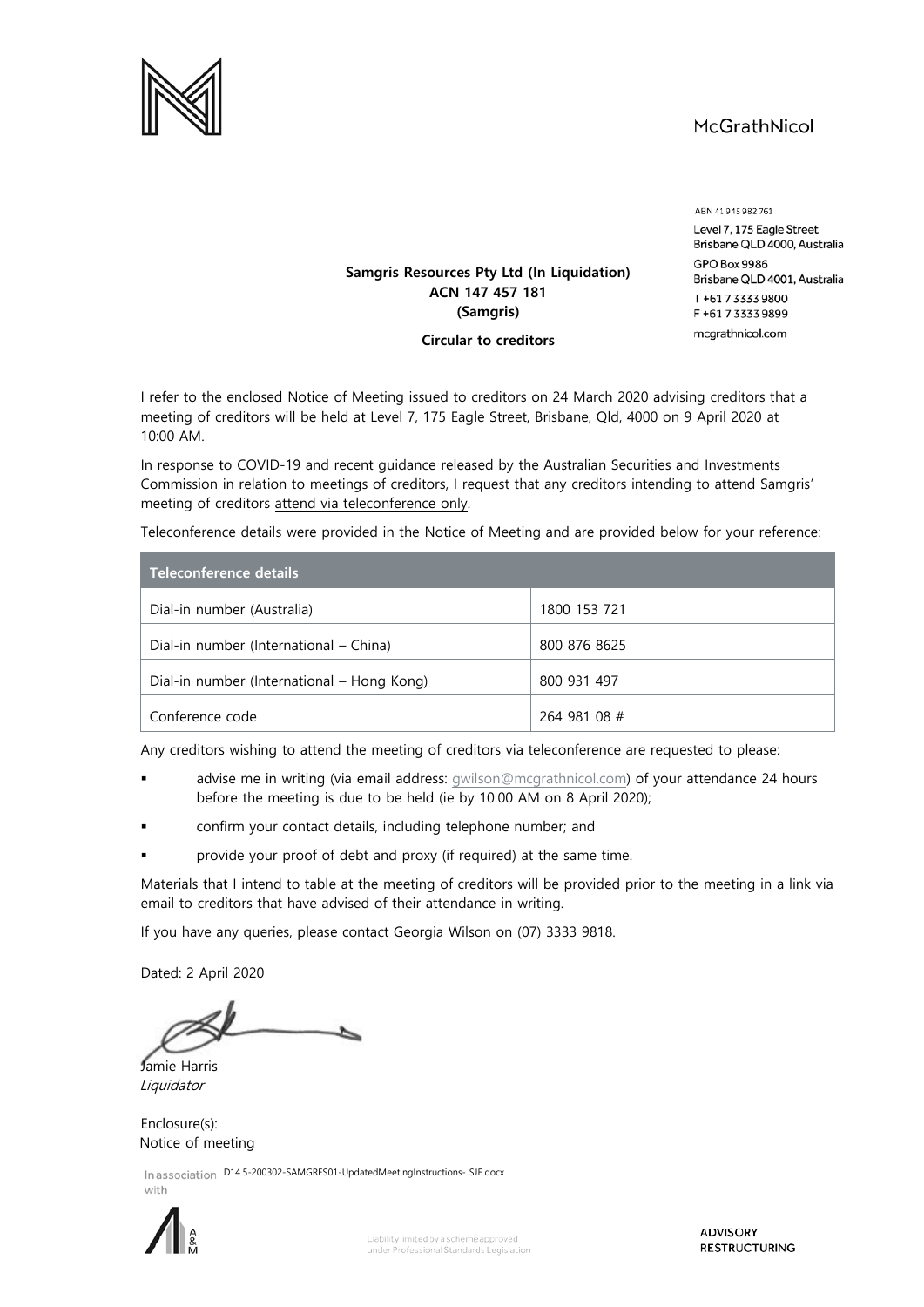

#### **Notice of Meeting**

#### **Samgris Resources Pty Ltd (In Liquidation) ACN 147 457 181**

### **NOTICE OF MEETING OF CREDITORS OF COMPANY UNDER EXTERNAL ADMINISTRATION**

- 1. Notice is now given that a meeting of the creditors of the company will be held at Level 7, 175 Eagle Street, Brisbane, Qld, 4000 on 9 April 2020 at 10:00 AM.
- 2. The purpose of the meeting is to approve the Liquidators' remuneration for the period:
	- a. 23 March 2018 to 10 January 2020; and
	- b. 11 January 2020 to finalisation.
- 3. The effect of Insolvency Practice Rules (Corporations) section 75-85 (entitlement to vote as creditor at meetings of creditors) is:
	- a. A person other than a creditor (or the creditor's proxy or attorney) is not entitled to vote at a meeting of creditors.
	- b. Subject to subsections (c), (d) and (e), each creditor is entitled to vote and has one vote.
	- c. A person is not entitled to vote as a creditor at a meeting of creditors unless:
		- i. his or her debt or claim has been admitted wholly or in part by the external administrator; or
		- ii. he or she has lodged, with the person presiding at the meeting, or with the person named in the notice convening the meeting as the person who may receive particulars of the debt or claim:
			- those particulars; or
			- if required—a formal proof of the debt or claim.
	- d. A creditor must not vote in respect of:
		- i. an unliquidated debt; or
		- ii. a contingent debt; or
		- iii. an unliquidated or a contingent claim; or
		- iv. a debt the value of which is not established;

unless a just estimate of its value has been made.

- e. A creditor must not vote in respect of a debt or a claim on or secured by a bill of exchange, a promissory note or any other negotiable instrument or security held by the creditor unless he or she is willing to do the following:
	- i. treat the liability to him or her on the instrument or security of a person covered by subsection (f) as a security in his or her hands;
	- ii. estimate its value;